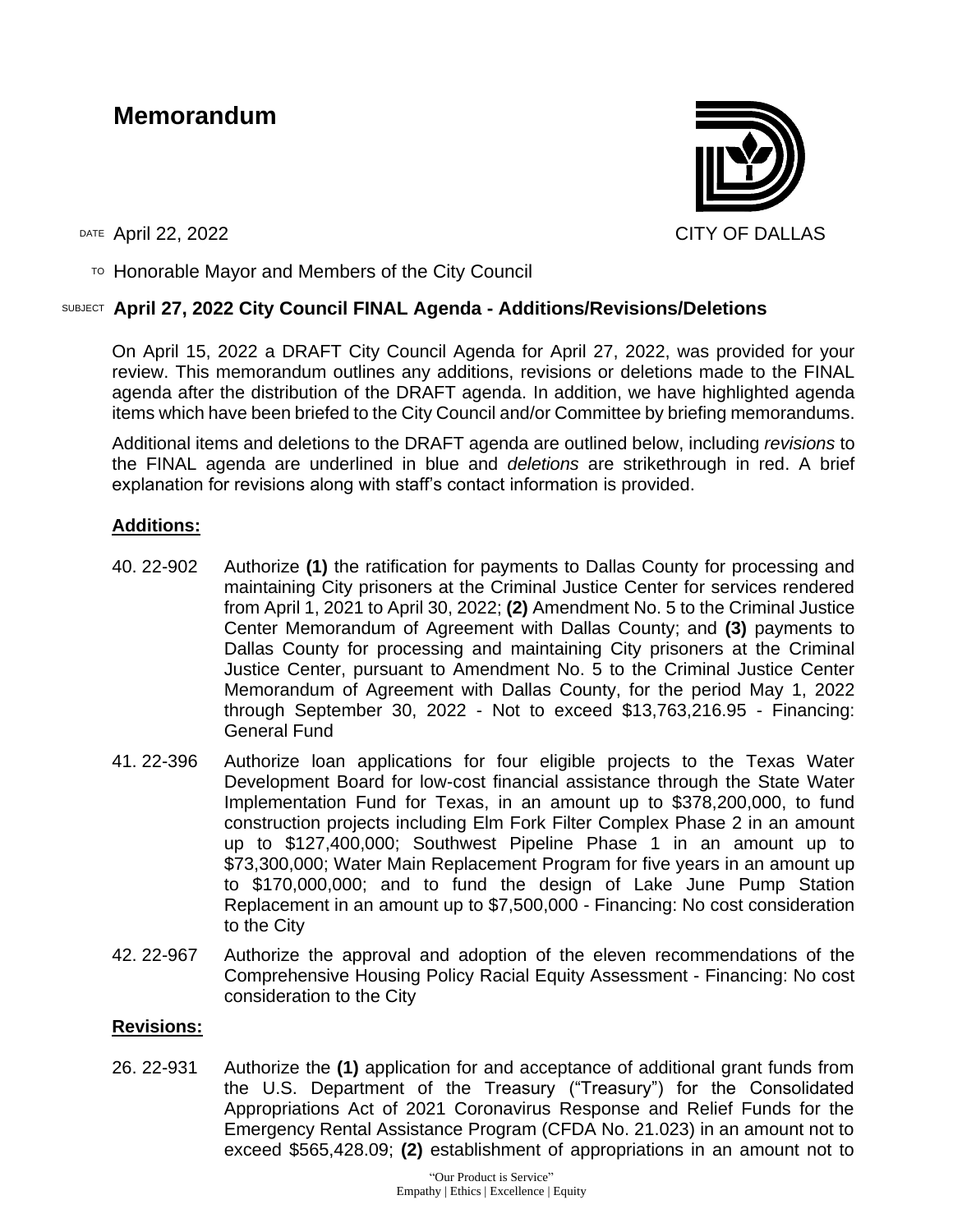#### DATE April 22, 2022 SUBJECT **April 27, 2022 City Council FINAL Agenda - Additions/Revisions/Deletions**

exceed \$565,428.09 in the Emergency Rental Assistance Program Fund; **(3)** receipt and deposit of funds in an amount not to exceed \$565,428.09 in the Emergency Rental Assistance Program Fund; **(4)** disbursement of funds in an amount not to exceed \$565,428.09 from the Emergency Rental Assistance Program Fund; and **(5)** execution of any documents necessary with the Treasury to accept and/or spend the funds - Total not to exceed \$565,428.09, from \$40,700,000.00 to \$41,265,428.09 - Financing: U.S. Department of the Treasury Emergency Rental Assistance Program Grant Fund

**This item is being revised to more accurately reflect that the application process is ratified rather than authorized. Please contact Jessica Galleshaw, Director, Office of Community Care, at 214-670-5113, for more information.** 

File ID 22-778, Agenda Item No. 13 and File ID 22-668, Agenda Item No.33, have been revised to update the M/WBE Information Section.

## **Deletions:**

- 16. 22-769 Authorize acquisition from Wilbow-Timberlawn, LLC, of approximately four acres of land located near the intersection of Samuell Boulevard and Grove Hill Road for the 4600 Samuell Boulevard Future Park Project - Not to exceed \$1,207,600.86 (\$1,200,000.00, plus closing costs and title expenses not to exceed \$7,600.86) - Financing: Equity Revitalization Capital Fund (\$107,600.86) and General Fund (\$1,100,000.00) **This item is being deleted to clarify development questions with the Developer. Please contact Adriana Castaneda, Director, Bond & Construction Management, at 214-671-8450 or Majed Al-Ghafry, Assistant City Manager, at 214-671-9465, for more information.**
- 19. 22-879 An ordinance amending Chapter 28, "Motor Vehicles and Traffic," of the Dallas City Code by adding Section 28-61.1. "Standing and Walking in Certain Areas Prohibited" **(1)** prohibiting standing and walking on medians measuring six feet or less in width, where no medians exist, or in an area designated as a clear zone; **(2)** providing a penalty not to exceed \$500; **(3)** providing a saving clause; **(4)** providing a severability clause; and **(5)** providing an effective date - Financing: This action has no cost consideration to the City (see Fiscal Information) **The item is being deleted to ensure necessary updates are included in the code amendment, per discussion during the April 18, 2022, Transportation and Infrastructure Committee meeting. It may be considered in a future agenda meeting. Please contact Dr. Ghassan Khankarli, Director, Department of Transportation, at 214-671-8451, for more information.**
- 30. 22-782 Authorize an amendment to Resolution No. 21-1124, previously approved on June 23, 2021, for contracts with CitySquare and Family Gateway, Inc. for property management and supportive services for temporary and permanent housing, to reallocate funding from the 2020 CARES Act Relief ESG #2 Fund in the amount of \$704,095.00, from \$2,378,666.00 to \$1,674,571.00, and the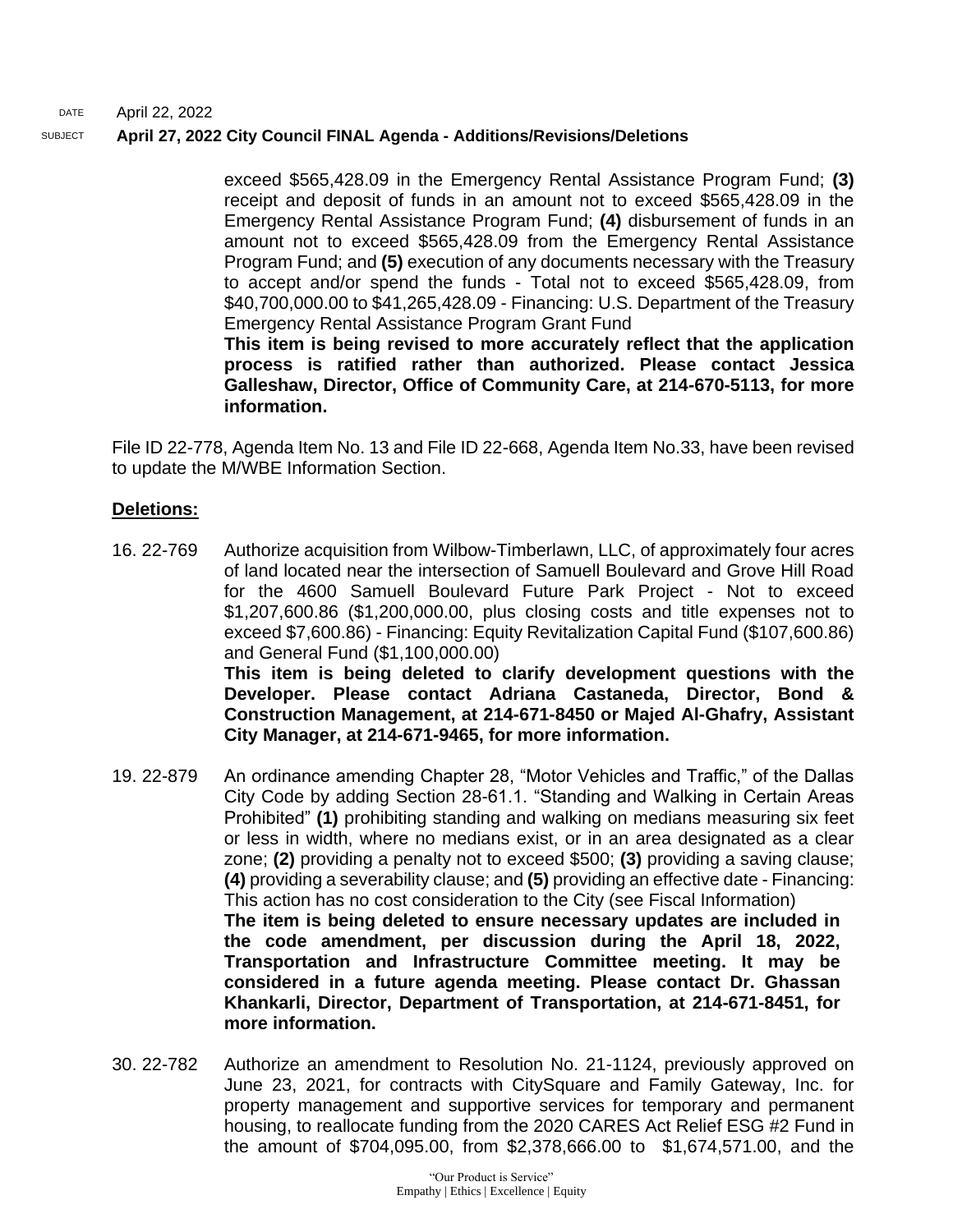DATE April 22, 2022

### SUBJECT **April 27, 2022 City Council FINAL Agenda - Additions/Revisions/Deletions**

ARPA Homelessness Assistance and Supportive Services Program Fund in the amount of \$208,450.00, from \$979,583.00 to \$771,133.00, to General Fund in the amount of \$737,155.00 and FY 2021-22 Emergency Solutions Grant Fund in the amount of \$175,390.00 - Financing: General Fund (\$737,155.00) and FY 2021-22 Emergency Solutions Grant Fund (\$175,390.00)

**This item is being deleted due to HUD extending the deadline to expend grant funds; OHS staff will utilize the additional time to reassess how the project(s) will be funded. Please contact Christine Crossley, Director, Office of Homeless Solutions, at 214-671-1291, for more information.**

39. 22-836 Authorize a professional services contract with WSP USA, Inc. to provide advance planning and feasibility for the Kay Bailey Hutchison Convention Center Dallas Master Plan - Not to exceed \$14,924,394.00 - Financing: Convention Center Construction Fund **This item is being deleted to concentrate on the Brimer Bill that is an impending, statutory date driven. Please contact Rosa Fleming, Director, Department of Convention and Event Services, at 214-939-2755, for more information.**

A memorandum was previously provided to Committee and/or City Council regarding the following items. A link to the memorandums is attached for more information.

- 9. 22-964 Authorize an Interlocal Agreement between the City of Dallas and Dallas Independent School District to share in the costs of an independent consultant to assess the state of broadband Internet supply in Dallas, and to recommend long-term strategies for improving Internet access, affordability and adoption – Not to exceed \$250,000.00 – Financing: Coronavirus State and Local Fiscal Recovery Fund [The Ad Hoc Committee on COVID-19 Recovery and Assistance was briefed](http://cityofdallas.legistar.com/gateway.aspx?M=F&ID=2edf0b5d-6a00-48a1-9b9e-eb83544c87a3.pdf)  [by memorandum regarding this matter on August 6, 2020.](http://cityofdallas.legistar.com/gateway.aspx?M=F&ID=2edf0b5d-6a00-48a1-9b9e-eb83544c87a3.pdf)
- 28. 22-916 Authorize the program statement for the ARPA Coronavirus State and Local Fiscal Recovery Fund – ARPA Childcare Program, as shown in **Exhibit A**, to provide assistance to support Providers who have lost revenue, seen increased expenses such as: gasoline, food, cleaning supplies, etc., experienced staffing issues, such as shortages or difficulty hiring as a result of the pandemic and/or resulting economic and social impacts since March 3, 2021 - Financing: No cost consideration to the City The Workforce, Education and Equity Committee was briefed by memorandum [regarding this matter on April 11, 2022.](http://cityofdallas.legistar.com/gateway.aspx?M=F&ID=13e4ab78-ab96-4cc7-b0d6-17ae502a9c80.pdf)
- 29. 22-870 Authorize approval of two nominees to serve on the Economic Development Advisory Task Force due to the resignation of two previously approved members due to relocation for work - Financing: No cost consideration to the **City** [The Economic Development Committee was briefed by memorandum](http://cityofdallas.legistar.com/gateway.aspx?M=F&ID=662a70cb-ed6d-4518-be64-047af3dccdef.pdf)  [regarding this matter on April 4, 2022.](http://cityofdallas.legistar.com/gateway.aspx?M=F&ID=662a70cb-ed6d-4518-be64-047af3dccdef.pdf)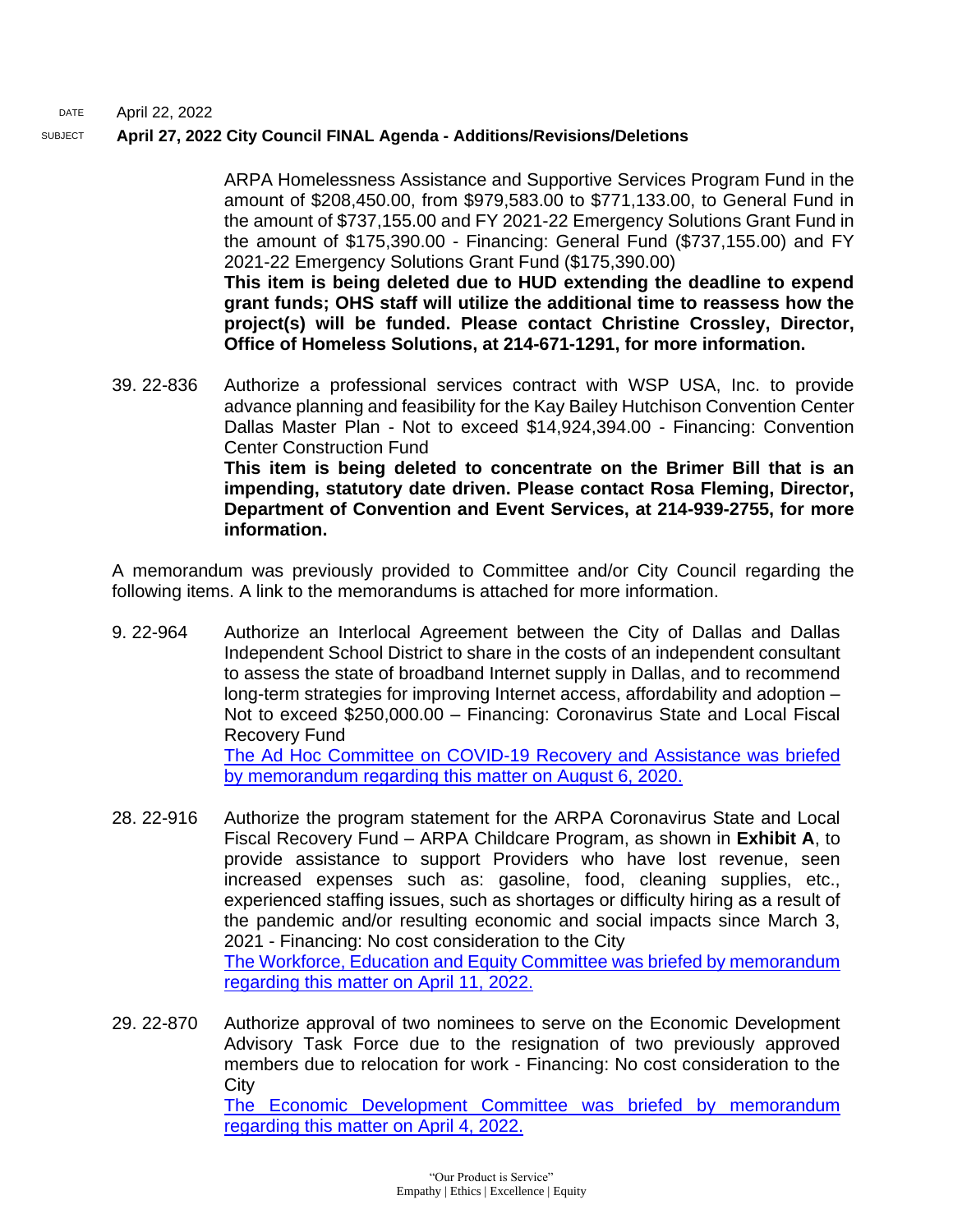#### DATE April 22, 2022 SUBJECT **April 27, 2022 City Council FINAL Agenda - Additions/Revisions/Deletions**

38. 22-12 A resolution **(1)** designating the following as venue projects: an expansion of the Kay Bailey Hutchison Convention Center Dallas, a convention center facility, and related infrastructure (collectively, the "Convention Center Expansion Venue Project"); and the acquisition, construction, and improvement of certain Fair Park Facilities and related infrastructure (collectively, the "Fair Park Facilities Venue Project," and, together with the Convention Center Expansion Venue Project, the "Venue Projects"); **(2)**  designating the imposition of a new hotel occupancy tax increase at the rate of two percent as a method of financing the Venue Projects; **(3)** directing the City Manager to send the resolution to the Comptroller for a determination on whether the implementation of the resolution will have a significant negative fiscal impact on state revenue; **(4)** directing the City Manager to place an ordinance on the City Council's agenda calling an election on the question of approving and implementing the resolution upon the first of the following to occur: (a) receiving notice from the Comptroller that implementation of this resolution will not have a significant negative fiscal impact on state revenue; or (b) the expiration of 30 days from the date the Comptroller receives a copy of the resolution if the notice is not provided; and **(5)** authorizing the City Council, if the method of financing is approved at the election, to establish the Convention Center Expansion and Fair Park Facilities Venue Projects Funds – Estimated Revenue: Convention and Event Services Fund \$1,500,000,000.00 over 30 years

[City Council was briefed by memorandum regarding the Kay Bailey Hutchison](https://dallascityhall.com/government/citymanager/Documents/FY%2020-21%20Memos/Kay%20Bailey%20Hutchison%20Convention%20Center%20Master%20Plan%20update%20-%20Memo_01222021.pdf)  [Convention Center Dallas Master Plan on January 22, 2021.](https://dallascityhall.com/government/citymanager/Documents/FY%2020-21%20Memos/Kay%20Bailey%20Hutchison%20Convention%20Center%20Master%20Plan%20update%20-%20Memo_01222021.pdf)

[City Council was briefed by memorandum regarding progress to-date on the](https://dallascityhall.com/government/citymanager/Documents/FY%2020-21%20Memos/KBHCCD%20Master%20Plan%20Contract%20Update_Memo_08132021.pdf)  [Kay Bailey Hutchison Convention Center Dallas Master Plan on August 13,](https://dallascityhall.com/government/citymanager/Documents/FY%2020-21%20Memos/KBHCCD%20Master%20Plan%20Contract%20Update_Memo_08132021.pdf)  [2021.](https://dallascityhall.com/government/citymanager/Documents/FY%2020-21%20Memos/KBHCCD%20Master%20Plan%20Contract%20Update_Memo_08132021.pdf)

[The Transportation and Infrastructure Committee was updated by](https://dallascityhall.com/government/citymanager/Documents/FY%2021-22%20Memos/KBHCCD%20Master%20Plan_Memo_12172021.pdf)  [memorandum on questions presented during the December 7, 2021 briefing](https://dallascityhall.com/government/citymanager/Documents/FY%2021-22%20Memos/KBHCCD%20Master%20Plan_Memo_12172021.pdf)  [on December 17, 2021.](https://dallascityhall.com/government/citymanager/Documents/FY%2021-22%20Memos/KBHCCD%20Master%20Plan_Memo_12172021.pdf)

[City Council was briefed by memorandum regarding this matter on December](https://dallascityhall.com/government/citymanager/Documents/FY%2021-22%20Memos/KBHCCD%20Master%20Plan_Memo_12172021.pdf)  [17, 2021.](https://dallascityhall.com/government/citymanager/Documents/FY%2021-22%20Memos/KBHCCD%20Master%20Plan_Memo_12172021.pdf)

[City Council was updated by memorandum regarding questions presented](https://dallascityhall.com/government/citymanager/Documents/FY%2021-22%20Memos/KBHCCD%20Master%20Plan%20Update%20Memo%20-%20Follow-Up%20to%20TRNI%20Committee.pdf)  [during the January 18, 2022 Transportation and Infrastructure briefing on](https://dallascityhall.com/government/citymanager/Documents/FY%2021-22%20Memos/KBHCCD%20Master%20Plan%20Update%20Memo%20-%20Follow-Up%20to%20TRNI%20Committee.pdf)  [January 28, 2022.](https://dallascityhall.com/government/citymanager/Documents/FY%2021-22%20Memos/KBHCCD%20Master%20Plan%20Update%20Memo%20-%20Follow-Up%20to%20TRNI%20Committee.pdf)

[City Council was briefed by memorandum regarding questions presented by a](https://dallascityhall.com/government/citymanager/Documents/FY%2021-22%20Memos/KBHCCD%20Master%20Plan%20Update%20-%20Additional%20Questions.pdf)  [consultant regarding the Katy Bailey Hutchison Convention Center Dallas](https://dallascityhall.com/government/citymanager/Documents/FY%2021-22%20Memos/KBHCCD%20Master%20Plan%20Update%20-%20Additional%20Questions.pdf)  [\(KBHCCD\) Master Plan on January 28, 2022.](https://dallascityhall.com/government/citymanager/Documents/FY%2021-22%20Memos/KBHCCD%20Master%20Plan%20Update%20-%20Additional%20Questions.pdf)

[City Council was provided follow-up responses regarding questions presented](https://dallascityhall.com/government/citymanager/Documents/FY%2021-22%20Memos/Kay%20Bailey%20Hutchison%20Convention%20Center%20Dallas%20%28KBHCCD%29%20Master%20Plan%20-%20February%202%202022%20City%20Council%20Briefing%20Follow-Up%20%28002%29.pdf)  during the February 2, 2022 City Council Briefing concerning the Kay Bailey [Hutchison Convention Center Dallas Master Plan on February 4, 2022.](https://dallascityhall.com/government/citymanager/Documents/FY%2021-22%20Memos/Kay%20Bailey%20Hutchison%20Convention%20Center%20Dallas%20%28KBHCCD%29%20Master%20Plan%20-%20February%202%202022%20City%20Council%20Briefing%20Follow-Up%20%28002%29.pdf)